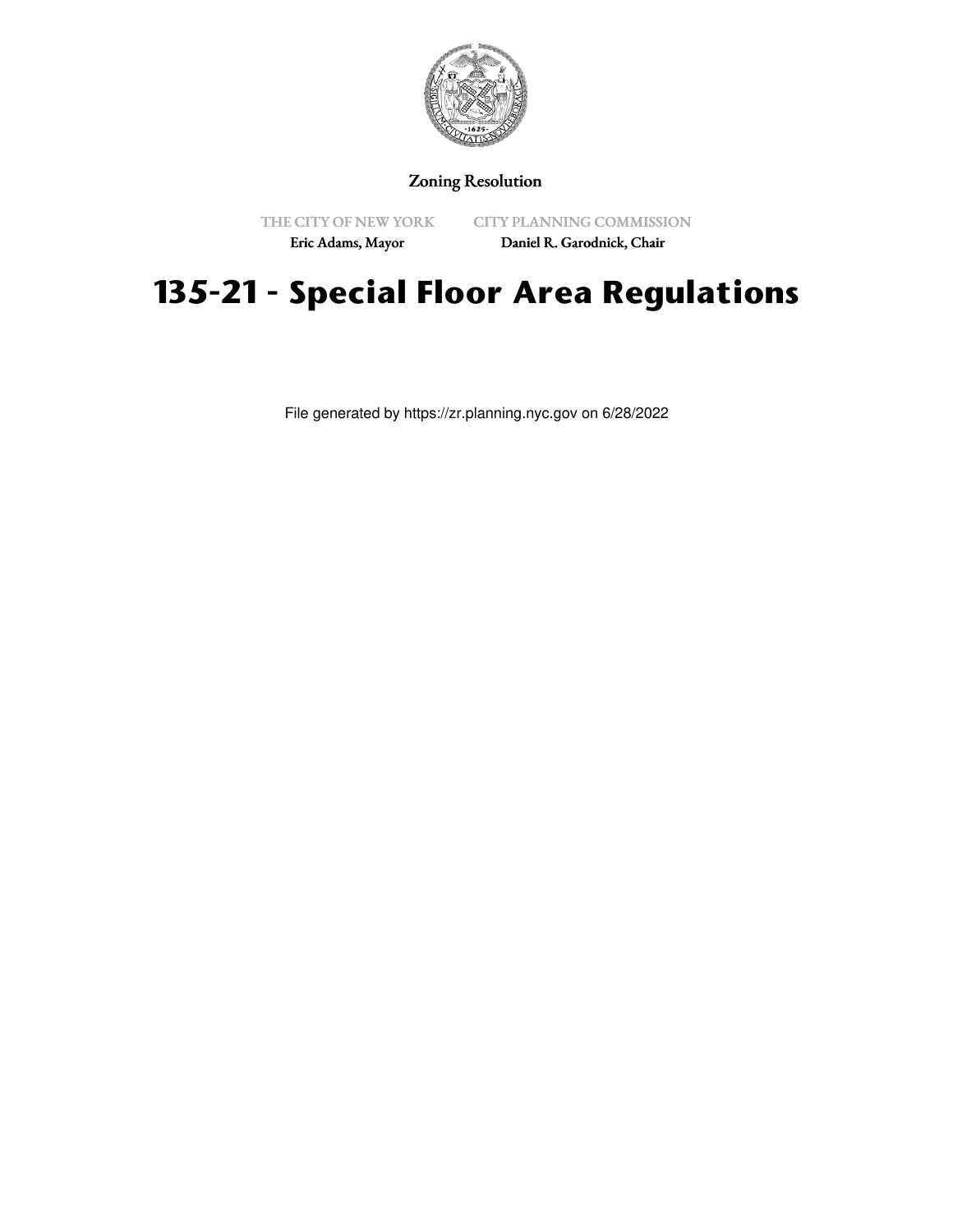## **135-21 - Special Floor Area Regulations**

## LAST AMENDED

The underlying #floor area# regulations are modified by the provisions of this Section. For the purpose of this Section, defined terms include those set forth in Sections 12-10 and 23-911.

The table below sets forth the maximum #floor area ratio# of a #zoning lot# for each Subdistrict. Column 1 sets forth the maximum #floor area ratio# for #commercial# #uses# other than offices, as listed in Use Group 6B, and Column 2 sets forth the maximum #floor area ratio# for offices. Column 3 sets forth the maximum #floor area ratio# for #residences#, other than #MIH sites# and #affordable independent residences for seniors#, that are subject to the provisions of paragraph (d)(4)(i) or (d)(4)(iii) of Section 23-154 (Inclusionary Housing). Column 4 sets forth the maximum #residential# #floor area ratio# for #MIH sites# where either #affordable floor area# is provided in accordance with the provisions of paragraphs (d)(3)(i) through (d)(3)(iv) or paragraph  $(d)(5)$  of Section 23-154, or where a contribution to the #affordable housing fund# is made in accordance with paragraph (d)(3)(v) of such Section. Column 4 also sets forth the maximum #floor area ratio# for #community facility uses#, other than #long-term care facilities#. Column 5 sets forth the maximum #floor area ratio# for #zoning lots# containing #affordable independent residences for seniors# or #long-term care facilities#.

For #zoning lots# with #buildings# containing multiple #uses# or for #zoning lots# with multiple #buildings# containing different #uses#, the maximum #floor area ratio# for each #use# shall be as set forth in the table, and the maximum #floor area ratio# for the #zoning lot# shall not exceed the greatest #floor area ratio# permitted for any such #use# on the #zoning lot#.

|                                              | Column 1                                            | Column 2    | Column 3                                                                                                         | Column 4                                                                                               | Column 5                                                                                          |
|----------------------------------------------|-----------------------------------------------------|-------------|------------------------------------------------------------------------------------------------------------------|--------------------------------------------------------------------------------------------------------|---------------------------------------------------------------------------------------------------|
| Subdistrict,<br>or Subarea,<br>as applicable | For<br>#commercial#<br>#uses# other<br>than offices | For offices | For<br>#residences#<br>other than<br>#MIH sites#<br>and #affordable<br>independent<br>residences for<br>seniors# | For #MIH sites#<br>and<br>#community<br>facility uses#<br>other than<br>#long-term care<br>facilities# | For #affordable<br>independent<br>residences for<br>seniors# or<br>#long-term care<br>facilities# |
| A                                            | 2.0                                                 | 4.0         | 3.6                                                                                                              | 4.0                                                                                                    | 4.6                                                                                               |
| $\bf{B}$                                     | 2.0                                                 | 3.6         | 3.0                                                                                                              | 3.6                                                                                                    | 3.9                                                                                               |
| $\mathsf{C}$                                 | 2.0                                                 | 3.0         | 2.5                                                                                                              | 3.0                                                                                                    | 3.25                                                                                              |
| D1                                           | 2.0                                                 | 2.0         | 2.5                                                                                                              | 3.0                                                                                                    | 3.25                                                                                              |
| D2                                           | 2.0                                                 | 2.0         | 2.25                                                                                                             | 2.75                                                                                                   | 3.0                                                                                               |

## MAXIMUM #FLOOR AREA RATIO#